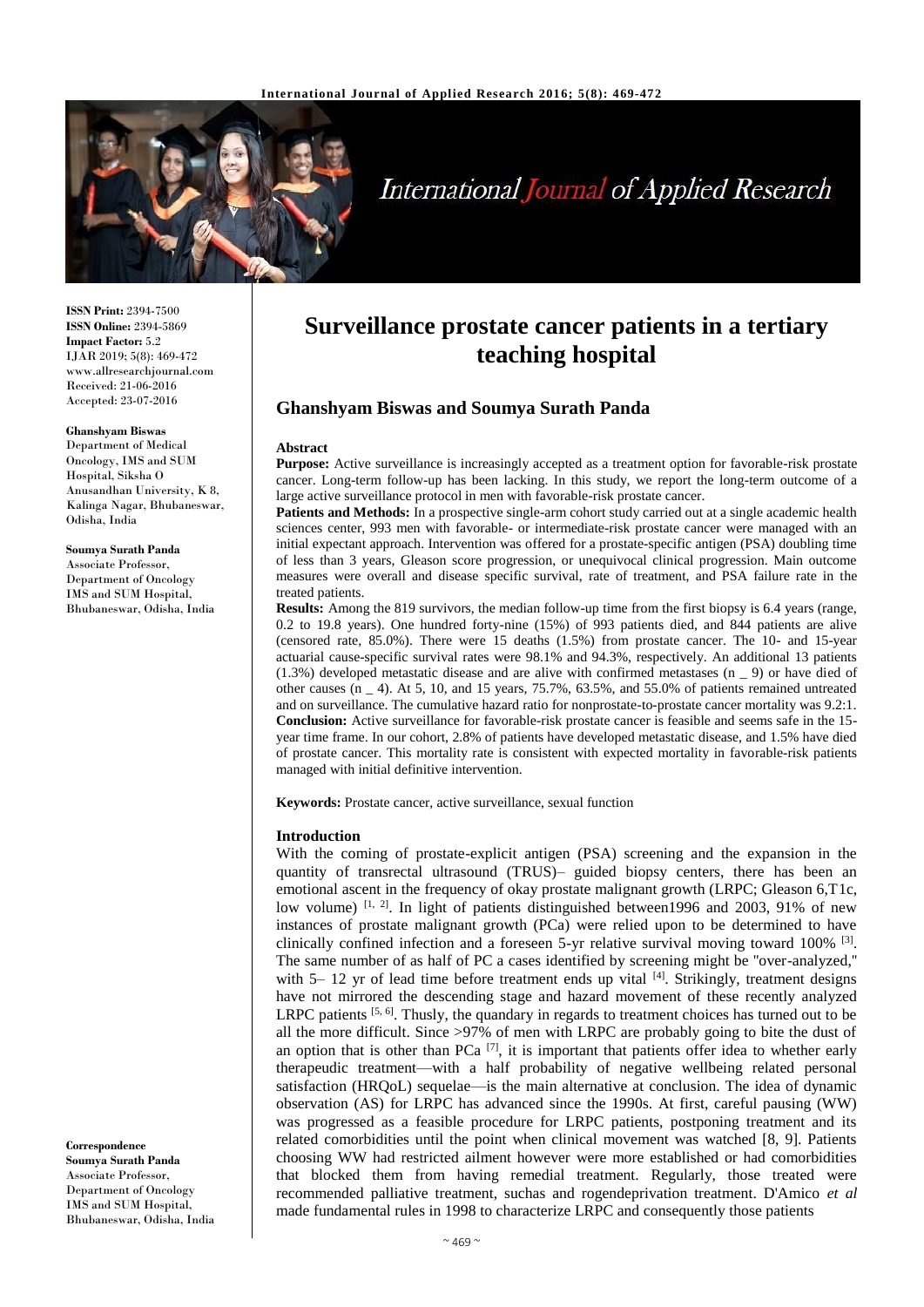qualified for AS: PSA levels \_10, Gleason score<7 (no 4 or5 in biopsy), and stage  $T1a-2a$  illness <sup>[10]</sup>. In the course of the last 10 yr, PSA speed and thickness and malignant growth volume per center have added to refining the writing on AS  $[7, 8]$ . The objective of this examination was to explore how best to pursue LRPC patients who have settled on the choice to be cautiously observed on AS and to figure out what level of AS patients were dealt with. Moreover, if patients met the criteria for treatment while on AS, would they say they were probably going to be restored with treatment? We additionally dissected the information on personal satisfaction (QoL).

#### **Materials and Methods**

With the coming of prostate-explicit antigen (PSA) screening and the expansion in the quantity of transrectal ultrasound (TRUS)– guided biopsy centers, there has been an emotional ascent in the frequency of generally safe prostate disease (LRPC; Gleason 6, T1c, low volume)  $[1, 2]$ . In view of patients distinguished between1996 and 2003, 91% of new instances of prostate malignancy (PCa) were required to be determined to have clinically limited sickness and a foreseen 5-yr relative survival moving toward 100% [3]. The same number of as half of PC a cases recognized by screening might be "over-analyzed," with 5– 12 yr of lead time before treatment winds up essential  $[4]$ . Strangely, treatment designs have not mirrored the descending stage and hazard movement of these recently analyzed LRPC patients [5, 6]. Thus, the difficulty with respect to treatment choices has turned out to be all the more difficult. Since >97% of men with LRPC are probably going to kick the bucket of an option that is other than  $PCa$ <sup>[7]</sup>, it is important that patients offer idea to whether early corrective treatment—with a half probability of negative wellbeing related personal satisfaction (HRQoL) sequelae—is the main choice at conclusion. The idea of dynamic observation (AS) for LRPC has developed since the 1990s. At first, careful pausing (WW) was progressed as a suitable procedure for LRPC patients, postponing treatment and its related comorbidities until the point that clinical movement was watched <sup>[8, 9]</sup>. Patients choosing WW had restricted malady yet were more established or had comorbidities that blocked them from having therapeudic treatment. Regularly, those treated were recommended palliative treatment, such as and rogendeprivation treatment. D'Amico *et al* made starter rules in 1998 to characterize LRPC and accordingly those patients qualified for AS: PSA levels \_10, Gleason score<7 (no 4 or 5 in biopsy), and stage  $T1a-2a$  ailment  $[10]$ . In the course of the last 10 yr, PSA speed and thickness and malignant growth volume per center have added to refining the writing on AS  $[7, 8]$ . The objective of this examination was to research how best to pursue LRPC patients who have settled on the choice to be cautiously checked on AS and to figure out what level of AS patients were dealt with. Likewise, if patients met the criteria for treatment while on AS, would they say they were probably going to be restored with treatment? We additionally examined the information on personal satisfaction (QoL).

## **Statistical Methods**

Survival investigation was performed in all patients, including Kaplan-Meier by and large survival (OS), causeexplicit survival (CSS), time to ceasing reconnaissance, and time to PSA disappointment. Middle follow-up time was

determined utilizing the turn around Kaplan-Meier method [12]. PSA disappointment was characterized as a PSA more than 0.2 ng/mL after medical procedure and PSA nadir in addition to 2 ng/mL after radiation. PSA DT was determined utilizing the general straight blended model method [13]. The Hosmer-Leme show test was performed for decency of-fit. Inward approval of the two last multivariable models was performed utilizing the nonparametric bootstrap strategy.

#### **Results**

#### **Patient Population**

The present accomplice (information bolt was May 5, 2013) involves 993 patients. Median age is 67.8 years (range, 41 to 89 years). Two hundred six patients have been watched for over 10 years and 50 patients for over 15 years. Among every one of the 993 patients, 149 kicked the bucket, 819 were alive, and 25 (2.5%) were lost to development. The middle follow-up time from the initial cancer diagnosis is 6.4 years (go, 0.2 to19.8 years). Ten percent of patients were entered onto the investigation inside the past 2 years. The dispersion of patients by stage, review, and PSA is appeared in Appendix Table A1 (online just) and Table 1. Five percent of patients were analyzed after a transurethral resection of the prostate, 74% had T1c sickness, 17% had a tangible knob, and 4% were named having obscure stage. Gauge PSA was under 2.5 ng/mL in 14%, 2.5 to 5 ng/mL in 30%, 5 to 10 ng/mL in 43%, more noteworthy than 10 ng/mL in 11%, and obscure in 2% of patients. Eighty-four percent of patients had a Gleason score of\_6, and 13% had a Gleason score of 7 (3\_4). Gauge Gleason score couldn't be found out in 2% of patients (whose unique biopsies were performed outside of our organization \_10 years back). Twenty-one percent of patients were halfway hazard, of whom 3% had both PSA in excess of 10 ng/mL and Gleason score of 7.

## **Mortality Outcomes**

Among 993 patients, 149 patients (15%) passed on, and 844 patients were alive (controlled rate, 85%). The OS run was 0.2 to 20.2 years. The 10-and 15-yearOSrates were80%and 62%, individually. In univariable and multivariable Cox corresponding dangers relapse investigations, four noteworthy prescient variables at standard were found and stayed in the multivariable model, in particular, age 70 years (risk proportion [HR], 2.87; 95% CI, 1.88 to 4.38; P \_ .001), trans rectal ultrasonography volume (HR, 0.983; 95% CI, 0.973 to 0.993;P\_.001), Gleason score more than 6 (HR, 1.70;95%CI, 1.14 to 2.55; P \_ .010), and PSA esteems (log scale; HR, 1.52; 95% CI, 1.00 to 2.31; P\_.048). Among 993 patients, there were 15 passings (1.5%) from prostate malignancy, and 978 patients were alive or experienced demise different causes. Each of the 15 patients who passed on of prostate malignant growth had affirmed metastases before death. An extra 13 patients (1.3%) with affirmed metastases are alive (n \_ 9) or kicked the bucket of all around recorded different causes (n \_ 4). Consequently, 2.8% (n \_ 28) of the whole companion has created metastatic ailment. Middle line up time for the patients with metastatic malady was 9.6 years (extend, 2.3 to 16.4 years). Middle time to metastasis was 7.3 years (95% CI, 5.81 to 8.76 years). Twelve (44%) of the 28 patients with metastases had a Gleason score of 3\_4 (7) at conclusion (v 13% of the general companion). Seven patients (26%) satisfied Epstein criteria for generally safe. Of the 15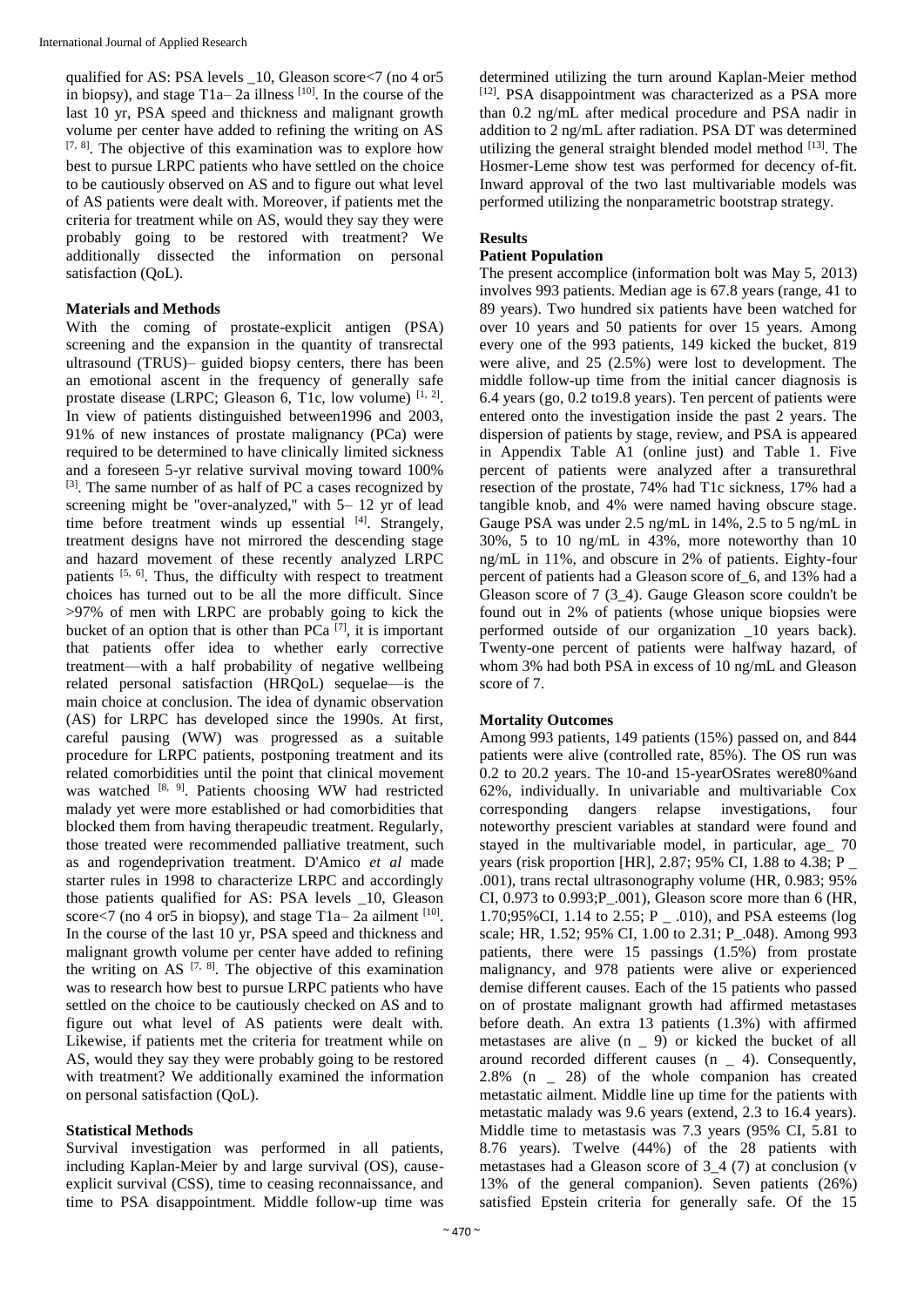patients who passed on of prostate malignant growth, seven patients got radiotherapy (RT), two had an extreme prostatectomy (RP), four got androgen-hardship treatment as sole treatment, and two rejected treatment until the point that metastatic ailment created. The 10-and 15-year actuarial CSS rates were 98%, and 94%, separately. CSS did not contrast between patients not exactly or more noteworthy than age 70 years. Only two of 28 patients who created metastasis were not moved up to Gleason score \_ 7 preceding creating metastatic illness. Neither of these two patients had careful reviewing.

#### **Discussion**

Dynamic observation has been progressively acknowledged as a sheltered way to deal with good hazard prostate malignancy in the 5-to 10-year time period. In this arrangement, follow-up is stretched out to 16 years. Two hundred six patients have been watched for over 10 years and 60 patients for over 15 years. The 10-and 15-year actuarial CSS rates are 98.1% and 94.3%, individually. Just 15 patients in this associate of 993 patients have kicked the bucket of prostate malignant growth, and an extra 13 patients have created metastatic illness. The OS rate is 85.0%. More youthful patients were not at expanded hazard for prostate malignancy mortality. Post hoc control examination verified that our investigation accomplished more noteworthy than 99% capacity to differentiate the 15 year prostate malignant growth mortality between 5.7% in our investigation and 22% in the investigation by Albertsen *et al*. [14] There are seven dynamic observation arrangement in the writing, including this one (Table 2), comprising more than 4,000 patients  $[3, 15-19]$ . OS in the joined partner is 93%, and the ailment explicit survival is 99.7%. 33% of patients have been dealt with completely. The information revealed here broaden the certainty with respect to the slothful and nonlethal nature of most great hazard prostate malignancy past 15 years. Twenty-five percent of the patients in this examination satisfied the D'Amico criteria for transitional hazard. In any case, the 15-year prostate disease mortality is low. This backings the idea that in a screened populace, chose men more seasoned than age 70 years with halfway hazard prostate disease are possibility for observation. Popiolek *et al.* <sup>[20]</sup> detailed prostate malignant growth mortality in lowgrade patients dealt with careful pausing (with no alternative of radical intercession) watched for over 30 years. In the generally safe gathering, prostate malignant growth mortality was 13% by and large and was 11% and 28% at 15 and 20 years, individually. These patients, vitally, were not offered deferred authoritative intercession. This possible clarifies the two-overlap more noteworthy 15-year prostate malignant growth mortality in the experience of Popiolek *et al.* <sup>[20]</sup> contrasted and this dynamic reconnaissance companion (11% v 5.7%, respectively). The PSA movement rates among the 249 evaluable patients offered complete nearby treatment 5 and 10 years after the restorative intercession were 23% and 41%, separately. All the more seriously, the rates of all patients on observation who were dealt with and proceeded to encounter resulting PSA disappointment were 2.8% and 10.2% at 5 and 10 years after conclusion, individually. This is tantamount to the result of radiation and medical procedure for positive hazard infection. A PSA DT of under 3 years as the trigger for intercession was related with a 7.8-overlap more serious danger of PSA movement after conclusive treatment

contrasted and patients with a PSA DT \_ 3 years (in whom review movement was the typical sign for mediation). This backings the idea that a PSADT of under 3 years is a marker for forceful illness. It exhibits affectability yet needs explicitness [21]. We recently announced that in 300 men who stayed on reconnaissance long haul, none of whom had clinical or pathologic movement, half had somewhere around one trigger for intercession sooner or later amid the follow-up period  $^{[22]}$ . Therefore, depending on PSA energy to figure out who to treat would result in noteworthy overtreatment. The PSA disappointment rate of 25% in the treated patients at 10 years contrasts positively and our past report, where it was around that included many patients from the late 1990s. Since confirmatory biopsies were not mandatory until 2002, those men who were chance renamed with higher-review sickness were analyzed later. They were treated much of the time with 66 Gy of radiation, a portion that today is considered sub therapeutic, and were oversaw on reconnaissance in a period when involvement with this methodology was restricted and decision making more specially appointed. 10% of the general companion experienced post-treatment PSA disappointment, steady with PSA disappointment after radiation or medical procedure in an ideal hazard cohort  $[23, 24]$ . Furthermore, the vast majority of the carefully treated patients with PSA disappointment got powerful rescue RT. More than 1,000 bootstrap tests, the SEs of coefficients for huge variables anticipating for helpful mediation and for PSA failure after authoritative treatment in the last multivariable models can be found in Appendix Tables A2 and A3. Contrasted and the first model evaluations (SE) for those critical prescient factors in the multivariable examinations, the predisposition of estimator or SE was comparable between the first SE and the bootstrapping SE for the two models. In this manner, the reproducibility of the models was confirmed. We presume that these clinical parameters contributed fundamentally to the remedial intercession and to the PSA disappointment after treatment after approval by the bootstrap approach.

#### **References**

- 1. O'Donnell H, Parker C. What is low-risk prostate cancer and what is its natural history? World J Urol. 2008; 26:415-22.
- 2. Cooperberg MR, Moul JW, Carroll PR. The changing face of prostate cancer. J Clin Oncol. 2005; 23:8146-51.
- 3. Jemal A, Siegel R, Ward E, Hao Y, Xu J, Thun MJ. Cancer statistics, 2009. CA Cancer J Clin. 2009; 59:225-49.
- 4. Savage CJ, Lilja H, Cronin AM, Ulmert D, Vickers AJ. Empirical estimates of the lead time distribution for prostate cancer based on two independent representative cohorts of men not subject to prostatespecific antigen screening. Cancer Epidemiol Biomarkers Prev. 2010; 19:1201-7.
- 5. Albertsen PC, Hanley JA, Fine J. 20-year outcomes following conservative management of clinically localized prostate cancer. JAMA. 2005; 293:2095-101.
- 6. Bastian PJ, Carter BH, Bjartell A *et al*. Insignificant prostate cancer and active surveillance: from definition to clinical implications. Eur Urol. 2009; 55:1321-32.
- 7. Dall'Era MA, Cooperberg MR, Chan JM *et al*. Active surveillance for early-stage prostate cancer: review of the current literature. Cancer. 2008; 112:1650-9.